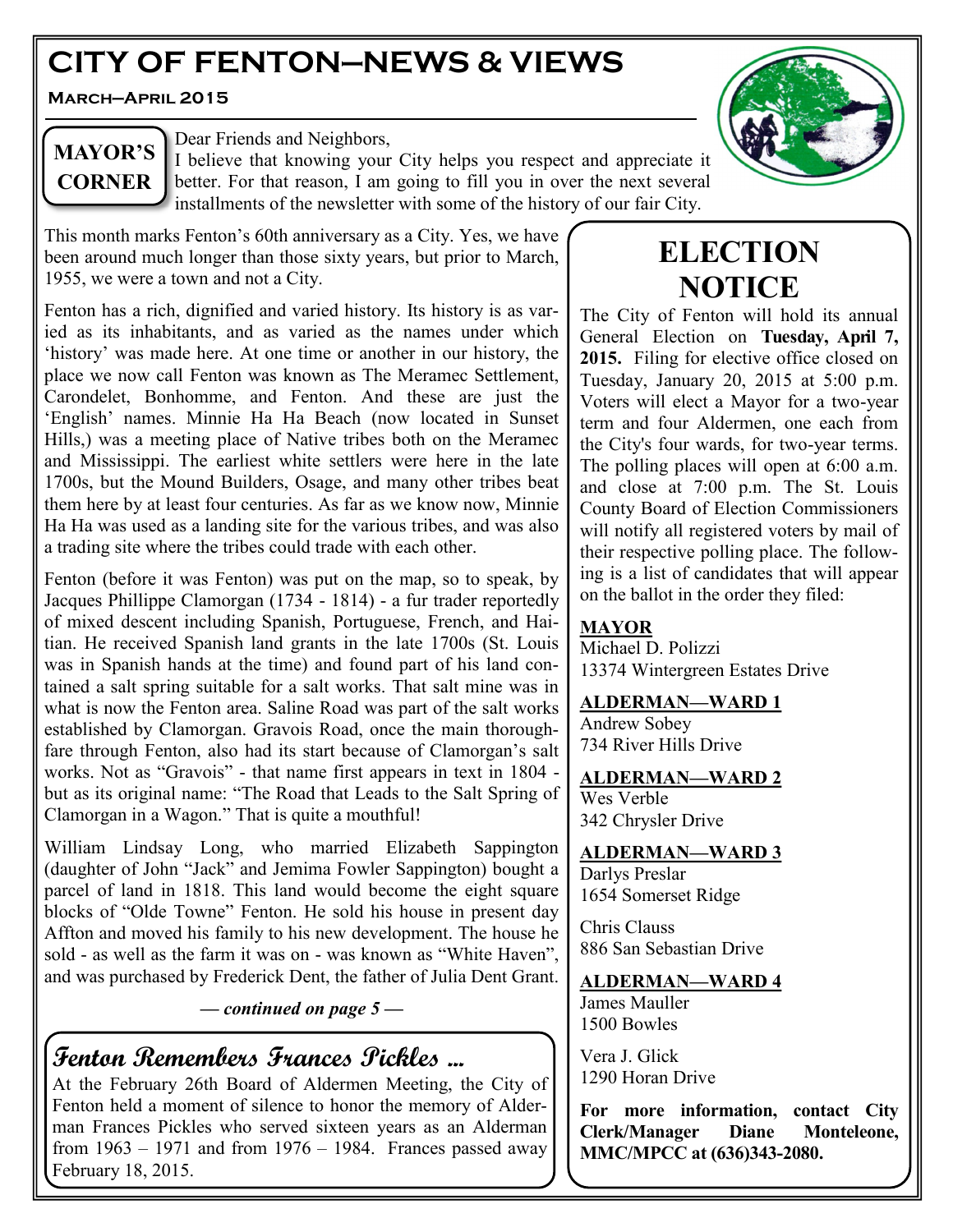March—April 2015

PAGE 2

### **PLANNING & ZONING COMMISSION PUBLIC HEARING**

*\*\*Please note: change in date.\*\** On Wednesday, April 8, 2015, the Planning  $\&$ Zoning Commission will hold a Public Hearing at 7:00 p.m. during their regularly scheduled meeting at City Hall to consider the following:

#### **OLD BUSINESS:**

 Consideration of amendments to *Chapter 480: Subdivision Regulations* and other certain Sections of the Zoning Code pertaining to Subdivision Regulations.

#### **NEW BUSINESS:**

 $\checkmark$  A Petition by KP Development to amend the Preliminary Plat for a subdivision known as "Fenton Logistics Park" located at 1050 Dodge Drive. The property is zoned "PID" Planned Industrial Development.

#### **SITE PLAN REVIEW:** None.

For more information, please call Community Development at (636) 349-8110.

### **FLOOD INSURANCE RATE MAPS (FIRMS)**

In accordance with the National Flood Insurance Program (NFIP) requirements, the City of Fenton recently adopted new Flood Insurance Rate Maps (FIRMS). These maps, which indicate properties located within special flood hazard areas, became effective on February 4, 2015. To see if your property was affected, you may visit St. Louis County's website at **http://maps.stlouisco.com/FEMAMaps/** to view the County's new digital flood maps, which indicate properties located within flood risk areas, or you may contact the Community Development Department at (636) 349-8110 for assistance.

### **SPRING LEAF PICK-UP**

Spring Leaf Pick-Up will begin **the week of March 30** and will run for 4 weeks, ending **the week of April 20**. As pickups start in a different part of the City each Monday, please have your leaves out by 7:00 a.m. Leaf pick-ups will occur weekly

until all areas have been serviced once. **PLEASE DO NOT RAKE LEAVES INTO THE STREET.** Please rake to back of curbs as leaves in the gutter can wash into and clog the storm system. Leaf piles containing debris or other items will be left and picked up the following week only after the unacceptable material (ex. animal feces, bottles, etc.) are removed. **For more information, call Public Works at (636) 349-8155.**

#### **NEW BUSINESS CORNER**

The following businesses have applied for an Occupancy Permit and are planning on calling Fenton "home":



**AmPurity Nutraceuticals, LLC**

410 Axminister Drive *(office for beverage and supplement company)*

> **St. Louis Valve & Fitting (a d/b/a of Forberg Scientific)** 541 Axminister Drive

*(sales office/warehouse for instrumentation distribution)*

# **TRASH TALK & YARDWASTE YAK**

Come and get 'em! Your ten (10) complimentary Yard Waste/Trash Overflow Stickers for 2015 are now available at City Hall. You can pick them up Monday through Friday from 8:00 a.m. to 4:30 p.m. Please



remember that the complimentary stickers are **only** available at City Hall, but additional stickers can always be purchased for \$1.00 each from City Hall or RiverChase. If you have questions or need alternatives for obtaining your free yard waste stickers, please contact City Hall at (636) 343-2080.

Don't forget! Our current trash and recycling contract with Christian Environmental Services offers residents the chance to dispose of one (1) **bulky item** per week (maximum of 75 pounds). Place at curb with trash on Mondays. For additional information, contact Public Works or visit our website: www.fentonmo.org.

——–——————————————

Need to recycle electronics or appliances? MRC (Midwest Recycling Center) offers recycling for St. Louis area residents. Call or visit their website for details and drop off locations: **(314) 200-9017 or www.midwrc.net.**

——–——————————————

### **BRIDGE CLOSURE NOTICE**

The Board of Aldermen approved a request by the City of Sunset Hills for closure of the Old Gravois Road Bridge on **CLOSED Saturday, March 28 from 7:45 a.m. to 9:15 a.m.** for their 1st Annual Bunny Hop 5k Run.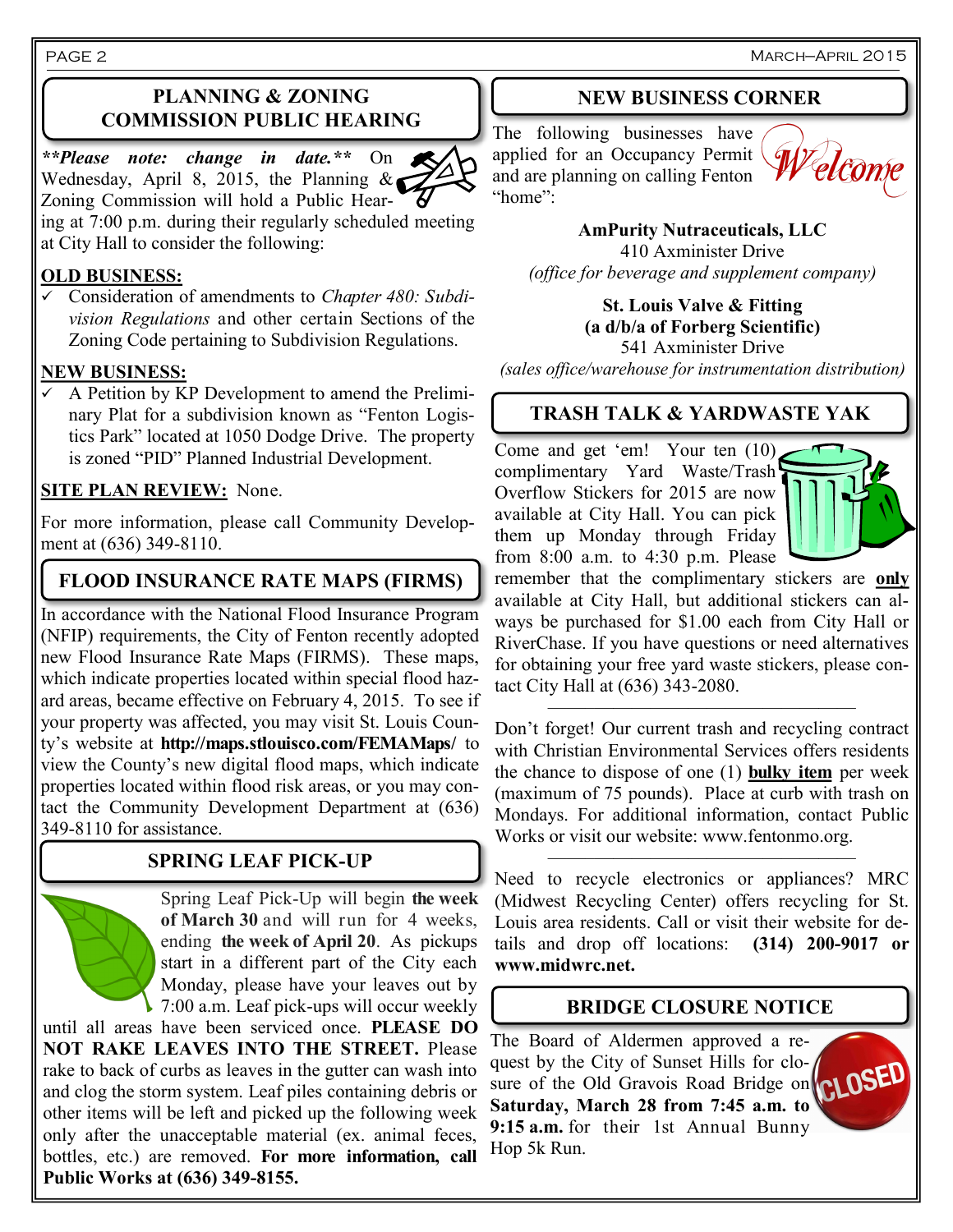# **ST. LOUIS COUNTY POLICE—FENTON PRECINCT**

#### **Trivia Night**

The Fenton Police will be hosting a Trivia Night to support Missouri Special Olympics. This epic event will take place on **Friday, April 24 at 7:00 p.m.** at the Fenton American Legion. Entry is \$15 and includes games and silent auction. Contact Officers Dilks or Weston at (636) 349-8120 to reserve your spot.



#### **Bicycle Helmets**

As the spring weather approaches, many children and adults will be riding bicycles in area parks and streets. Bicycle helmets are an essential element to bicycle safety. Together with the City of Fenton, we will be giving away helmets to children of any St. Louis County resident. Please call the Fenton Precinct from 8:00 a.m. to 4:00 p.m. to schedule an appointment for a helmet fitting.

#### **Radar Trailer**

Do you think cars are driving a little too fast on your subdivision street? You can request Fenton Police's radar trailer to be deployed to give your neighbors a friendly flashing LED reminder to slow down. Contact the Precinct with your request.

**Neighborhood Policing Officer: Officer Aaron Dilks (636) 349-8120, ext. 1123 Precinct Phone (636) 349-8120**



### JUST A FRIENDLY REMINDER ...

Just a friendly reminder that per Section 225.020 of the Municipal Code, all solid waste containers (including recycling containers) shall only be placed at the curb on the day of collection. Please remember to remove your trash and recycling containers from the curb the day of collection.

# **APRIL IS SAFE DIGGING MONTH**

April is Safe Digging Month nationwide. Missouri law requires that any person making or beginning any excavation notify Missouri One Call System at least three but not more than ten working days in advance except in case of emergency to have your facilities marked. It's easy! Call or complete an online request prior to any digging or excavating—this includes gardening!

**1-800-DIG-RITE or 811 or www.mo1call.com**

## **FENTON HISTORICAL SOCIETY**

#### **Fenton Historical Society Spring Luncheon Saturday, April 18th, 2015**

Our annual Spring Luncheon will be at a new location this year—Andre's West Banquet Facilities located at 211 S. Old Highway 141 in Olde Towne Fenton. The doors open at 11:30 a.m. and lunch will be served at 12:30 p.m. **Luncheon tickets are \$20.00 and are available by advanced purchase only! Reservations Deadline is Friday, April 3.**



FREE Antique Appraisal (limit 2 items) Silent Auction Quilt Raffle



For more information, call Patty Hunt at (314) 631-2922, Museum at (636) 326-0808, or email fentonhistory@hotmail.com.

———————————

The Monthly meeting of the Fenton Historical Society will be Thursday, April 2 at 7:00 p.m. at #1 Church Street, Olde Towne Fenton. For more information, contact us at:

**www.fentonhistory.com (636) 326-0808**

Spring is coming! And along with GARAGE it—Spring Cleaning! Don't forget that you need to obtain a permit from City Hall for all Garage Sales



or Yard Sales. **There is no charge for this permit.** We will also provide you with sign regulations and any other necessary information.

# *"No winter lasts forever; no spring skips its turn."*

— Hal Borland

#### **ESTIMATED SALES TAX REDISTRIBUTIONS TO ST. LOUIS COUNTY FOR FEBRUARY 2015**

| "A" Sales Tax Summary |                      | "B" (Pool) Sales Tax Summary |                      | <b>Combined Sales Tax Summary</b> |                      |
|-----------------------|----------------------|------------------------------|----------------------|-----------------------------------|----------------------|
| Generated             | <b>Redistributed</b> | Generated                    | <b>Redistributed</b> | Generated                         | <b>Redistributed</b> |
| \$299,866             | \$97,902(32.6%)      | \$256.821                    | \$253,489 (98.7%)    | \$556,688                         | $$351,391(63.1\%)$   |

Please remember that January and February sales tax income posts to the previous year.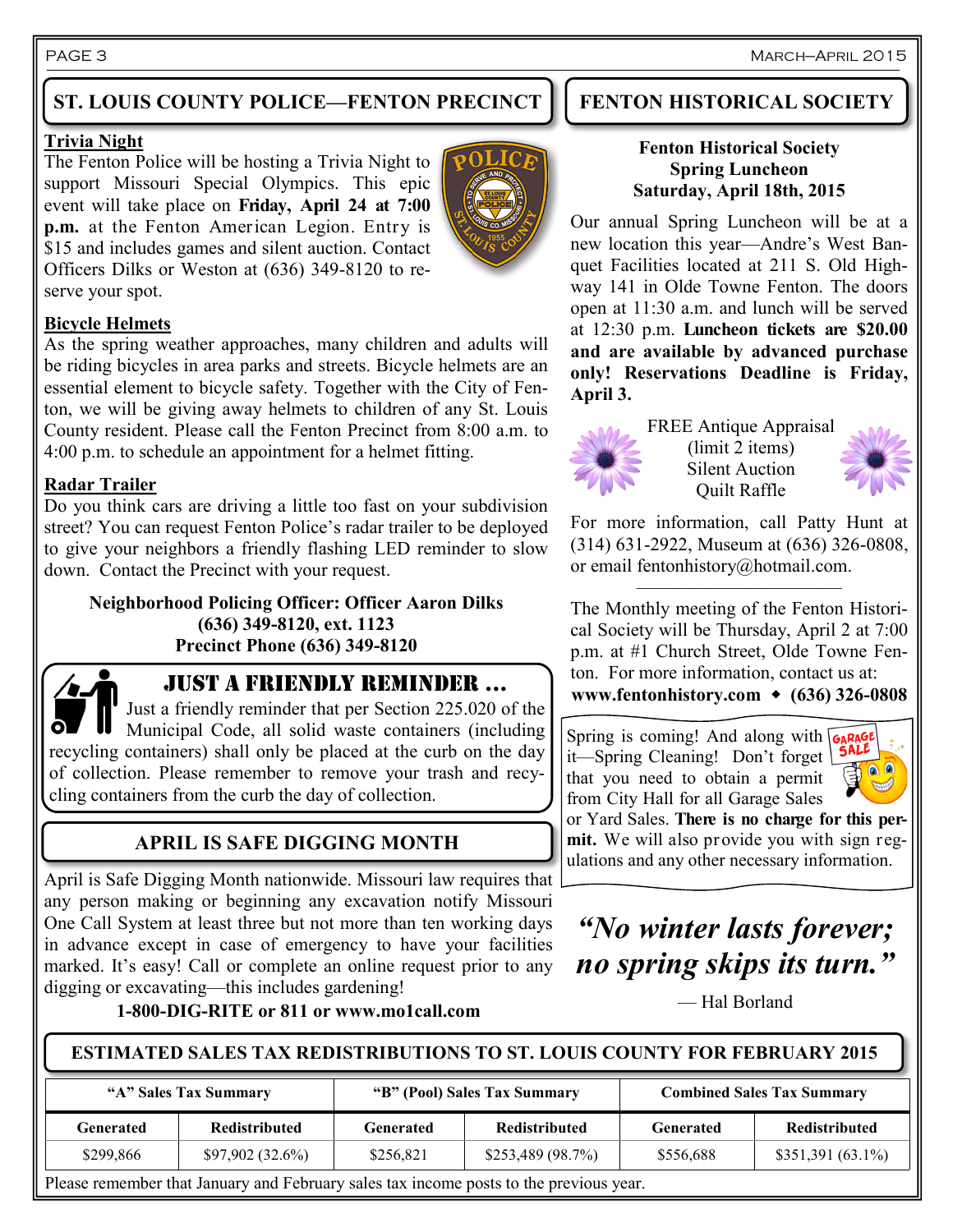#### **UPCOMING PROGRAM OFFERINGS**

For detailed information, including program fees and registration requirements, please call RiverChase of Fenton at **(636) 343-0067** or visit our website at **www.fentonmo.org**.

#### **YOUTH ACTIVITIES**

#### **T-BALL/COACH PITCH LEAGUES**

Session I: May 2 – June 20 Session II: July 11 – August 22

#### **BEGINNER'S BASEBALL**

April 4, 11, 18 Level I (ages 3-5)  $10:00$  a.m.  $-10:45$  a.m. Level II (ages 6-8)

11:00 a.m. – 11:45 a.m.

#### **TAO KWON DO**

Session starts: March 31 For ages 6 and up. For general info, please visit www.stltkd.com

#### **SPECIAL EVENTS**

#### **SUMMER CAMP 2015**

Registration begins March 2. Earlybird special pricing through March 31.

#### **SENIOR LUNCH AND BINGO**

Wednesday, April 8. Lunch will be a home made chicken salad sandwich. Price is \$6.50/ person; registration required.

#### **EASTER EGG HUNT**

Saturday, April 4 at 11:00 a.m. Fenton City Park; sponsored by SSM St. Clare Health Center



#### **FOLLOW US ON TWITTER** @FentonParks



## **LIKE US ON FACEBOOK**

www.facebook.com/FentonParks



# **PARKS & RECREATION ADULT ACTIVITIES**

#### **D.I.P. (DROP IN PICKLEBALL)**

Monday through Thursday until April 30. 8:00 a.m. – 10:00 a.m. – beginner play  $10:00$  a.m.  $-1:00$  p.m.  $-$  advanced play

#### **HIGH INTENSITY CIRCUIT TRAINING**

Tuesdays from  $6:15$  p.m.  $-6:45$  p.m.

#### **GROUP CYCLING**

Monday, Wednesday, Thursday mornings Tuesday and Thursday evenings

#### **MEN'S, WOMEN'S AND COED SOFTBALL**

Leagues begin in early April. Register your team now! Must be at least 18 years old.



#### **ADULT KI AIKIDO**

Session starts: March 30 (Classes are held Mon day, Thursday and Saturday) For ages 16 and up.

## **OLDE TOWNE FARMERS MARKET**

The Olde Towne Farmers Market is now accepting vendor applications for 2015 season. Market is located in the Olde Towne Pavilion, 200 Gravois Road, Fenton, MO 63026 and is open Saturdays, from 8:00 a.m.—1:00 p.m., May through October. Sponsored by SSM St. Clare Medical Center. Please call Kate Buemi at (636) 343- 0067 for more information or email at kbuemi@fentonmo.org.

# **COMMUNITY INDOOR GARAGE SALE**

#### **Saturday, April 25 from 9:00 a.m. to 1:00 p.m.**

Register to be a part of the largest sale yet at RiverChase! Reserve a 6 ft. x 3 ft. table and sell anything from toys to crafts. Event is open to the public. Reserve more than one table to sell more! Fee: \$19/table for Resident or Member. \$22/table all others. Contact RiverChase for details, exclusions, and other information: (636) 343- 0067.

#### **Look no further! RiverChase is now hiring for the following summer positions:**

Front Desk — Pool Booth — Yoga Instructor Personal Trainer — Concession Stand Swim Lessons — Summer Camp Park Concession Stand (age 21+)

Apply in person at RiverChase or download an application from our website: **www.fentonmo.org**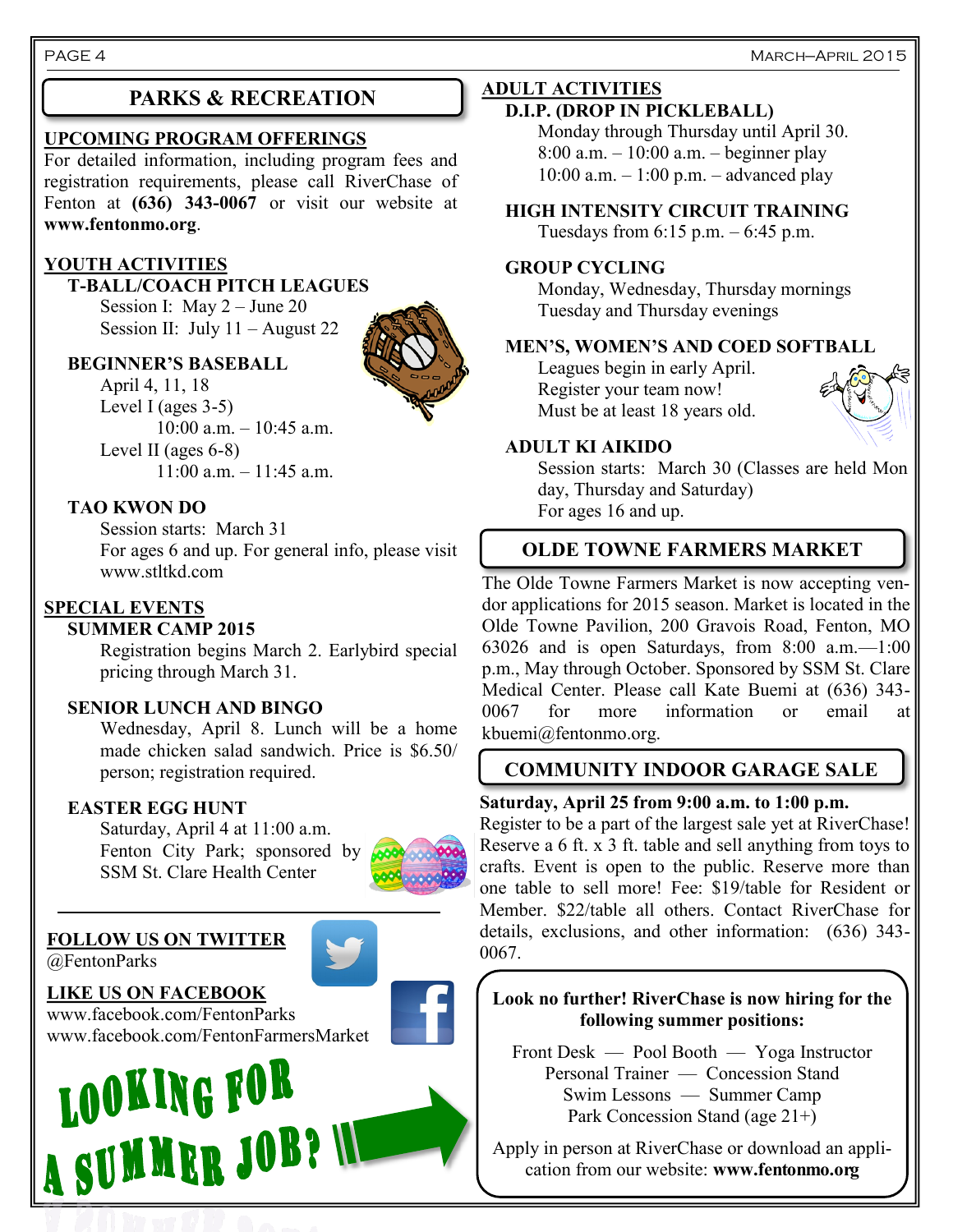#### PAGE 5

#### March—April 2015

## **DECISIONS FROM THE FEBRUARY 26, 2015 BOARD OF ALDERMEN MEETING**

#### *DECISIONS*

- Approved sending letters to property owners whose parcels have been included or removed from the floodplain map.
- $\checkmark$  Approved the 2019 Capital Plan.
- $\checkmark$  Approved waiving the requirement to seek formal bids for the Crosswalk Signalization per the 2012 RTP Grant and to purchase same under a Cooperative Purchase Contract.
- $\checkmark$  Approved seeking bids for asphalt material to construct Phase 2 of the 2012 RTP Grant.
- $\checkmark$  Approved seeking bids for a contractor to provide asphalt paving operations to construct Phase 2 of the 2012 RTP Grant.
- $\checkmark$  Approved an increase in charges by SunGard Public Sector for hardware and software support and maintenance for the City's financial software in accordance with the terms and procedures of the agreement between the City and SunGard Public Sector for software license, sale and installation of equipment and support and maintenance services and to authorize the Mayor to take any action necessary to approve such increase.
- $\checkmark$  Approved seeking proposals for Court Software.
- $\checkmark$  Approved seeking bids for the Concrete Street Slab and Sidewalk Replacement Project and to provide a renewal option on the agreement for an additional two (2) one-year terms.
- $\checkmark$  Approved the City Clerk/Manager's attendance at the annual Master Academy/Spring Institute March 8—12, 2015 in Columbia, Missouri.
- $\checkmark$  Approved holding the 2015 Appreciation Dinner at RiverChase on June 14, 2015 with Andre's catering the event.
- $\checkmark$  Approved request from the City of Sunset Hills to close the Gravois Road Bridge on Saturday, March 28, 2015 for their First Annual Bunny Hop 5K Run from 7:45 a.m.—9:15 a.m.

#### *ORDINANCES*

 **#3489** Ord. approving a Contract with TAPCO for the purchase of a Pushbutton Activated Crosswalk System.



- $\checkmark$  #3490 Ord. authorizing the City to execute a first amendment to the Agreement with The Brain Mill, Inc. for Information Technology Services, to renew the Agreement and authorize one additional one-year term at the City's option.
- **#3491** Ord. amending Ord. #2791—Financial Policies Manual related to the City's Debt Management Policy.
- **#3492** Ord. approving a one-year Agreement, with a City option to renew for three additional two-year terms between the City and Christian Disposal, LLC D/B/A Christian Environmental Services for Solid Waste and Recyclable Materials Collection and Disposal Services.

 **#3493** Ord. amending Article III, "Fire Prevention Code" of Chapter 500 of the Municipal Code by amending the title of Article III, repealing Sections 500.090 and 500.100 in their entirety, and enacting a new Section 500.090, "Additional Residential Fire Prevention".

#### *— continued from front page —*

Long intended to sell parcels of land and create a house-based neighborhood. After two years, however, only two parcels of land had been sold and the Longs returned across the Meramec to 'civilization'. Long had named his 'town' Fenton after his Welsh grandmother, Elizabeth Fenton Bennett. The names "Long" and "Sappington" are well rooted in the history of America as well as the history of Fenton. William Lindsay Long's father, John Long, was a Captain in the American Revolution (in Virginia) and his wife's father, John Sappington, was a Sergeant in the 13th Virginia Regiment and was a body guard for General George Washington during Valley Forge.

I will continue our history in the next edition, but I thought it was important to see the great pioneer spirit that was part of our founders' pasts.

I am sad to announce the passing of a 'pioneer' woman in Fenton: Frances Josephine Pickles (nee Schroeder). A longtime resident of Fenton, she was a member of the Board of Aldermen, a position she held for sixteen years. On behalf of our City, I offer condolences to her daughter Victoria and son Eric and her grandchildren and great grandchildren.

A recent update on Fenton Logistics Park (the former Chrysler site) indicates that construction should begin in May!

Wishing you a Happy Spring (finally) and a Blessed Easter season!

Your friend, Mayor Mike